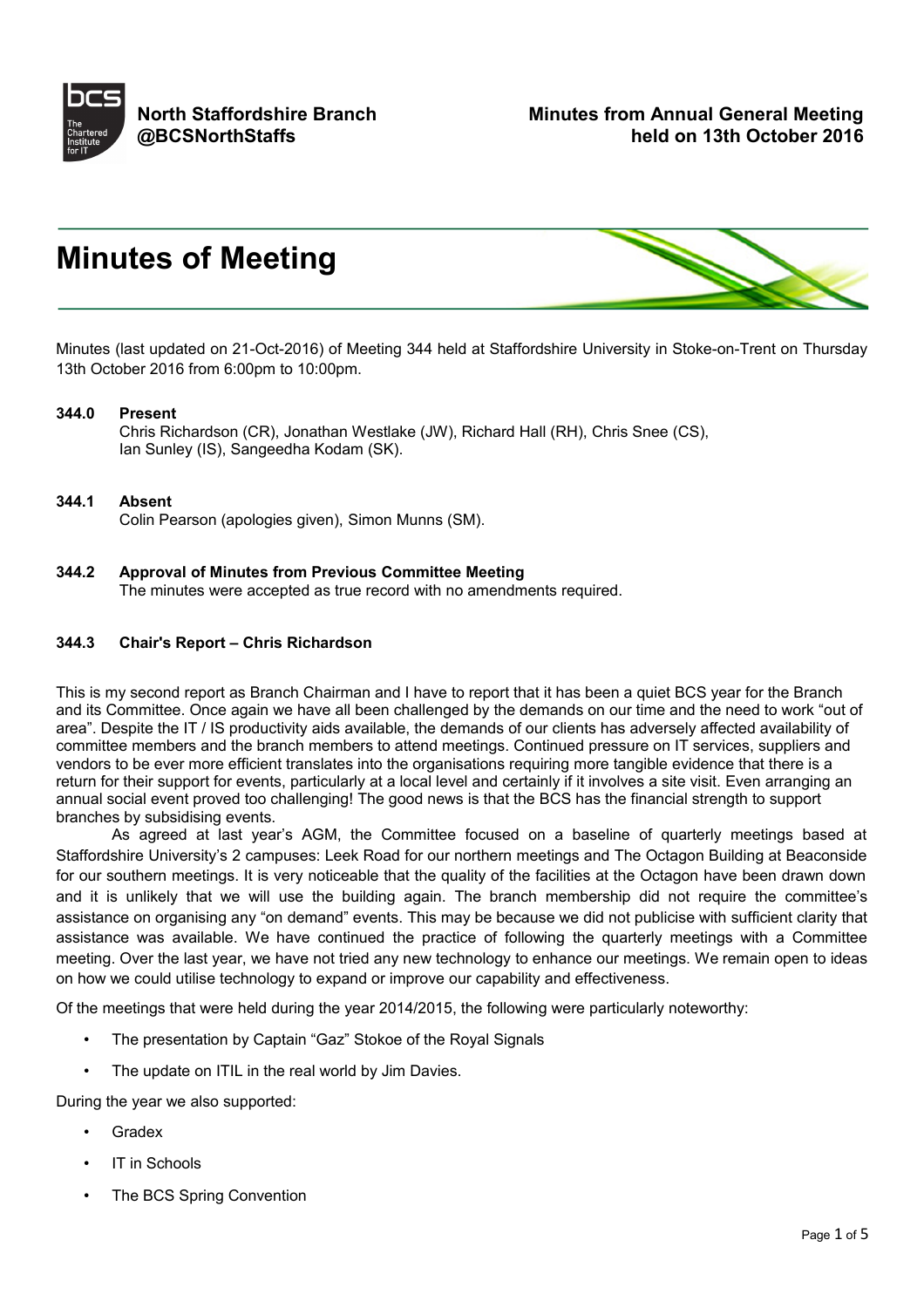

- Student Paper prizes
- Student prizes at the Keele University graduation

The BCS has decided to ensure that all of the BCS Staff and Committee members at all levels are diversity aware. Consequently all committee members are encouraged to receive a diversity briefing. This will be an ongoing feature of Branch Committee member training.

I would like to thank Staffordshire University for its ongoing support of BCS North Staffordshire Branch over the year. The link with Staffordshire University continues to be very important to both sides; we get support from the university with the rooms and in exchange the branch supporting several student prizes and sponsorship of GRADEX.

Thank you to all of the Committee members for continuing to support the Branch over the last year. Particularly Jonathan Westlake, Richard Hall and Chris Snee. These three stalwarts take on several roles during the year and without their support the branch would cease to operate and develop.

We are very keen to welcome new members on to the Committee to help us develop Branch activities and to move the BCS forward. If you feel that you can assist in any way the message remains please step forward and **PLEASE VOLUNTEER**.

## **344.4 Treasurer's Report – Chris Snee**

Provisional accounts for the financial year Sep 2015 – Aug 2016 are as follows and show an underspend of £1836.71:

| Category                      | <b>Actual YTD</b> | <b>Budget YTD</b> | Amount over/under budget |
|-------------------------------|-------------------|-------------------|--------------------------|
| Sales                         | £0.00             | £0.00             | £0.00                    |
| Purchases                     | £0.00             | £0.00             | £0.00                    |
| Gross Profit                  | £0.00             | £0.00             | £0.00                    |
| Overheads                     |                   |                   |                          |
| Catering                      | £836.29           | £1,260.00         | £423.71                  |
| Room Hire                     | £525.00           | £0.00             | £475.00                  |
| <b>Speakers Expenses</b>      | £0.00             | £550.00           | £550.00                  |
| Sponsorship Expenses          | £1,187.00         | £0.00             | $-£1,187.00$             |
| Student Prizes & Membership   | £300.00           | £400.00           | £100.00                  |
| Subscriptions to other bodies | £0.00             | £240.00           | £240.00                  |
| Travel/Subsistence (other)    | £0.00             | £275.00           | £275.00                  |
| <b>Other Costs General</b>    | £0.00             | £1,960.00         | £1,960.00                |
| <b>Operating Profit</b>       | £2,848.29         | £4,685.00         | £1,836.71                |
| Other Income                  | £0.00             | £0.00             | £0.00                    |
| <b>Other Expenses</b>         | £0.00             | £0.00             | £0.00                    |
| Net Profit/Loss               | £2,848.29         | £4,685.00         | £1,836.71                |

#### **344.5 Membership Secretary's Report – Richard Hall**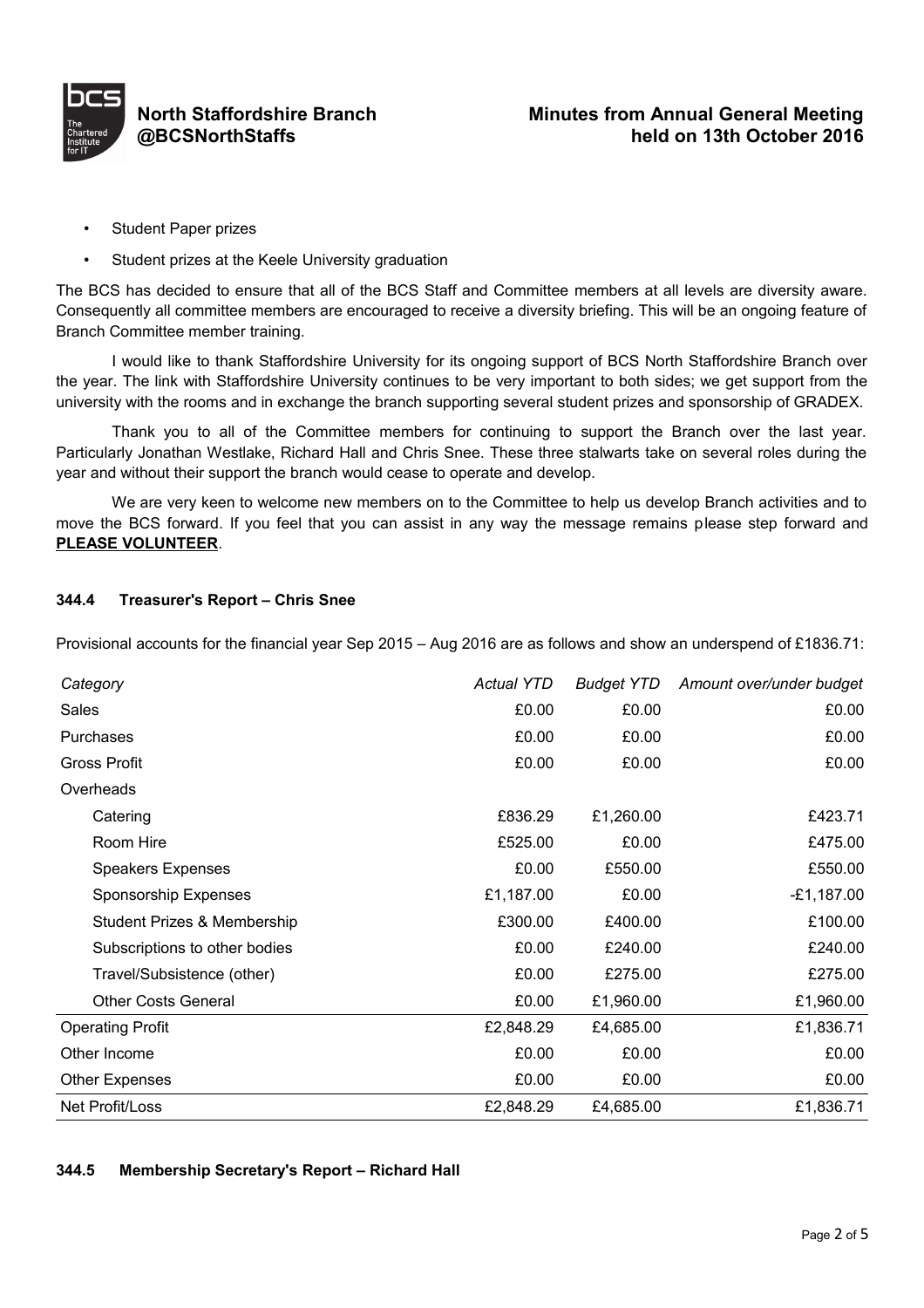

#### *Events Held and Membership Recorded*

22/09/2015 – Wavemaker Project, Windows 10 & Branch AGM 08/12/2015 – Massively Open Online Courses (MOOCs) 15/03/2016 – Making I.T. Good for Society 14/06/2016 – Royal Signals (22 Sig Regt)

*Sep Oct Nov Dec Jan Feb Mar Apr May Jun Jul Aug* 2014-2015 40 8 38 48 - 19 34 - - 9 - - 2015-2016 16 - - 9 - - 15 - - 15 - - -60% - - -81% - - -56% - - +67% - -

#### *Demographics: Gender*

|                                      | Male | Female                        | Unknown | Total  |
|--------------------------------------|------|-------------------------------|---------|--------|
| 2014-2015 637 (85%) 108 (14%) 4 (1%) |      |                               |         | 749    |
| 2015-2016                            |      | $609(84\%)$ 116 (16%) 1 (<1%) |         | 726    |
|                                      | -4%  | $+7%$                         | -75%    | $-3\%$ |

#### *Demographics: Branch Membership (members select up to 3 branch memberships in order)*

|                                      | Primary | Secondary Tertiary |                              | Total  |
|--------------------------------------|---------|--------------------|------------------------------|--------|
| 2014-2015 793 (84%) 148 (16%) -      |         |                    |                              | 749    |
| 2015-2016 599 (83%) 87 (12%) 40 (5%) |         |                    |                              | 726    |
|                                      | -24%    | $-41%$             | $\qquad \qquad \blacksquare$ | $-3\%$ |

#### *Demographics: Age Range*

|                           | 10-19vrs | 20-29vrs | 30-39vrs                                           | 40-49vrs                                    | 50-59vrs | 60-69vrs | 70-79vrs 80-89vrs |        |
|---------------------------|----------|----------|----------------------------------------------------|---------------------------------------------|----------|----------|-------------------|--------|
| 2014-2015 15 (2%) 58 (8%) |          |          | 153 (20%)                                          | 193 (26%) 188 (25%) 96 (13%) 38 (5%) 5 (1%) |          |          |                   |        |
| 2015-2016 12 (2%)         |          | 54 (7%)  | 125 (17%)  197 (28%)  191 (26%)  95 (13%)  46 (6%) |                                             |          |          |                   | 6 (1%) |
|                           | $-20\%$  | $-7\%$   | $-18%$                                             | $+2\%$                                      | $+2\%$   | -1%      | $+21%$            | $+20%$ |

#### *Demographics: Membership Grade*

|                           |  | Affiliate Student Honorary AMBCS MBCS FBCS CITP CSci IEng CEng |                    |                    |  |  |
|---------------------------|--|----------------------------------------------------------------|--------------------|--------------------|--|--|
| 2014-2015  25  25  1  107 |  |                                                                | 536 44 243 3 2 109 |                    |  |  |
| 2015-2016 24 10 1 131     |  |                                                                |                    | 499 44 227 3 2 101 |  |  |
|                           |  | -4% -60% - +22% -7% - -7% - - - -7%                            |                    |                    |  |  |

#### *Membership Associated Branches*

|   | Manchester (89)                |    | Nottingham and Derby (29) |
|---|--------------------------------|----|---------------------------|
|   | Birmingham (47)                |    | London Central (16)       |
| 3 | Wolverhampton (40)             |    | Merseyside (10)           |
|   | 4 Shropshire (38)              | 9  | Leicester (6)             |
|   | 5 Chester and North Wales (34) | 10 | Coventry (5)              |

#### *Membership Associated Specialist Groups*

| Specialist Group 1 | <b>Specialist Group 2</b>   | Combin   |
|--------------------|-----------------------------|----------|
| ELITE.             | Information Security (ISSG) | Informat |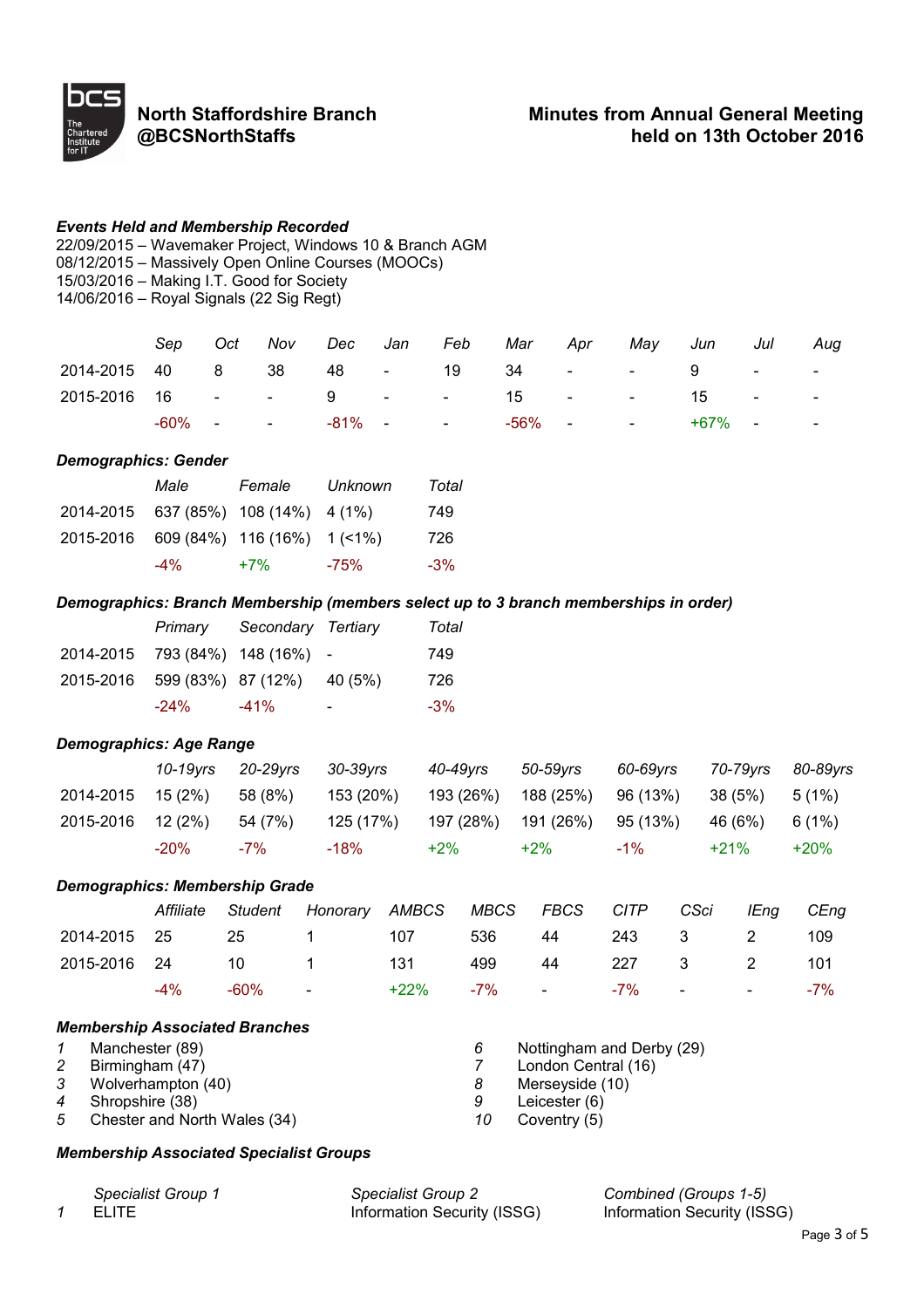

# **North Staffordshire Branch @BCSNorthStaffs**

# **Minutes from Annual General Meeting held on 13th October 2016**

- 
- 
- 
- 
- 
- 
- 
- 
- **Information Security (ISSG)**

# *Member Geography*

2 Internet **Business Info. Systems** Project Management<br>3 Business Info. Systems Consultancy Consultants Internet 3 Business Info. Systems Consultancy<br>
4 Cybercrime Forensics Data Management ELITE 4 Cybercrime Forensics **Data Management** ELITE<br>
5 Business Change **Data Management** Enterprise Architecture Consultancy **5** Business Change **Enterprise Architecture** Consultancy<br> **6** Agile Methods **Consultance Architecture** Advanced Programming Enterprise Architecture **6** Agile Methods **All Advanced Programming** Enterprise Architecture<br>
7 Consultancy **Advance Consultance Architecture**<br> **Advanced Programming** Enterprise Architecture *7* Consultancy **Info. Risk Mgmt & Assurance** 8 Data Centre

9 Advanced Programming Service Management Business Info. System of the System of the System of the System of the Information Security (ISSG)

a Data Centre<br> **8** Data Management<br>
2 Advanced Programming Service Management<br>
2 **Data Management**<br>
Business Info. Systems